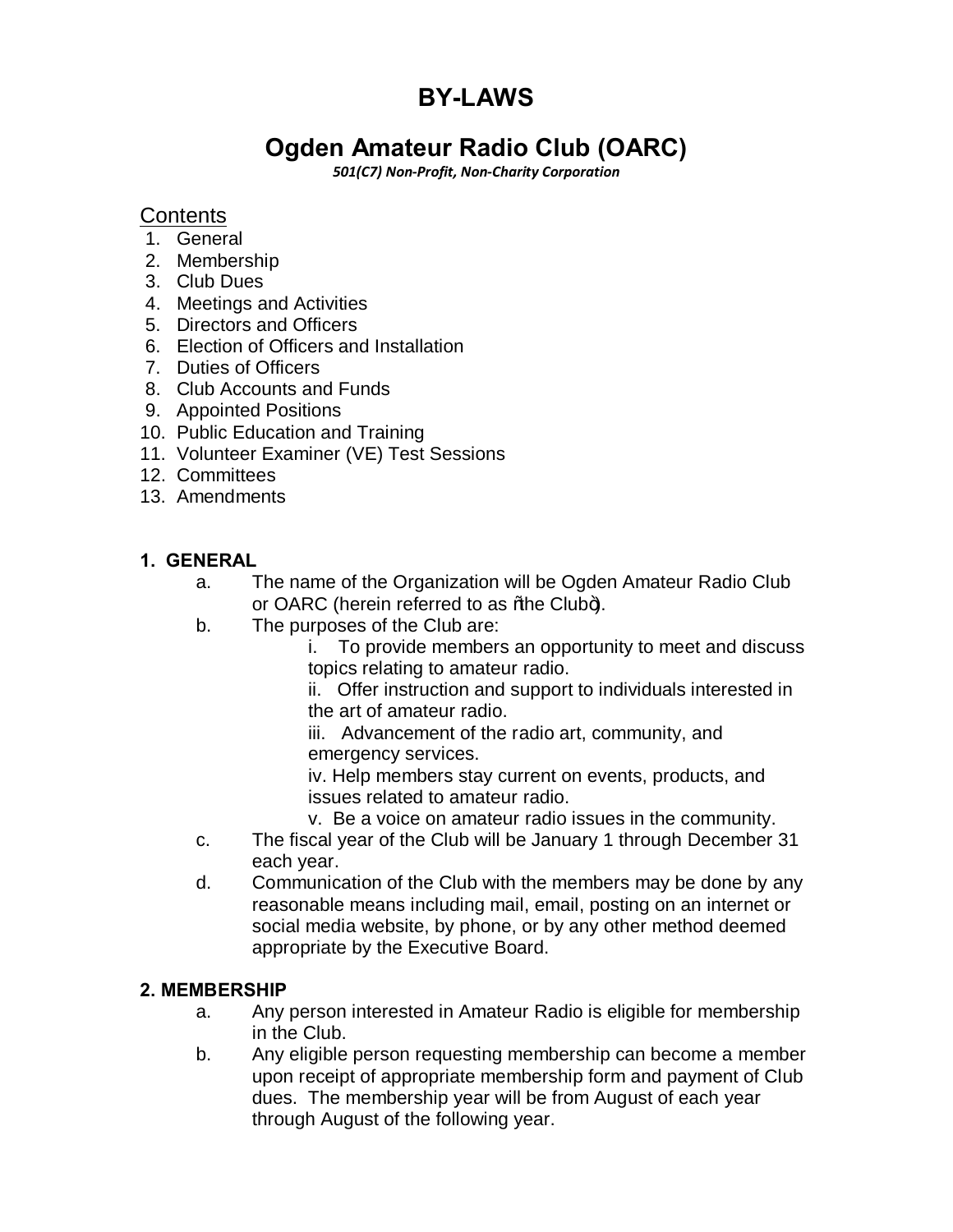- c. Membership will be on an annual basis. In order to vote at regular or annual meetings, a member must be a paid member in good standing.
- d. There are two types of Club membership: **Full Member** and **Associate Member**. Full membership can be an **Individual Member** or a **Family Membership**.
- e. **Full Membership** is open to all licensed radio amateurs. Full Membership includes all Club privileges including the right to hold a Club office, vote for Club Officers, and vote on any Club business. All Full Members are eligible for any drawings at Club activities that feature door prizes including the Grand Door Prize. Full Membership includes either an Individual Membership or Family Membership.
	- i. **Individual Membership** is open to all licensed individuals.
	- ii. **Family Membership** is open to two or more licensed individuals living in the same household.
- f. **Associate Membership** is open to all unlicensed persons, such as a member of unlicensed spouse or any other interested persons. Associate Membership includes all Club privileges except the right to hold a Club office, vote for Officers, or vote on any Club business. Associate Members are eligible for any drawings at Club activities that feature door prizes including the Grand Door Prize.
- g. **Complimentary Membership** is for first-time licensed amateur radio operators who join the Club. Dues for these individuals will be waived until the end of the dues cycle in which they were licensed.
- h. Application for any membership should be submitted to the Club Treasurer (or another Club Officer who will then submit it to the Treasurer) at regular meetings or by mail with the appropriate dues included.

## **3. CLUB DUES**

a. Regular annual dues are assessed for the purpose of providing funds for operating expenses of the Club and are calculated according to the following Dues Schedule:

| Membership    | Amount per Year | <b>Pro-Rata Amount less</b> |
|---------------|-----------------|-----------------------------|
|               |                 | than 6 months               |
| Full          | \$15.00         | \$8.00                      |
| Family        | \$25.00         | \$13.00                     |
| Associate     | \$10.00         | \$5.00                      |
| Complimentary | \$0.00          | \$0.00                      |

- b. Dues may be paid at any time during the year, but typically is paid at the annual meeting.
- c. If dues are paid more than six months after the last regular yearly election, the assessment will be ½ rounded up of the annual fee for the remainder of the time before the Club elections.

## **4. MEETINGS AND ACTIVITIES**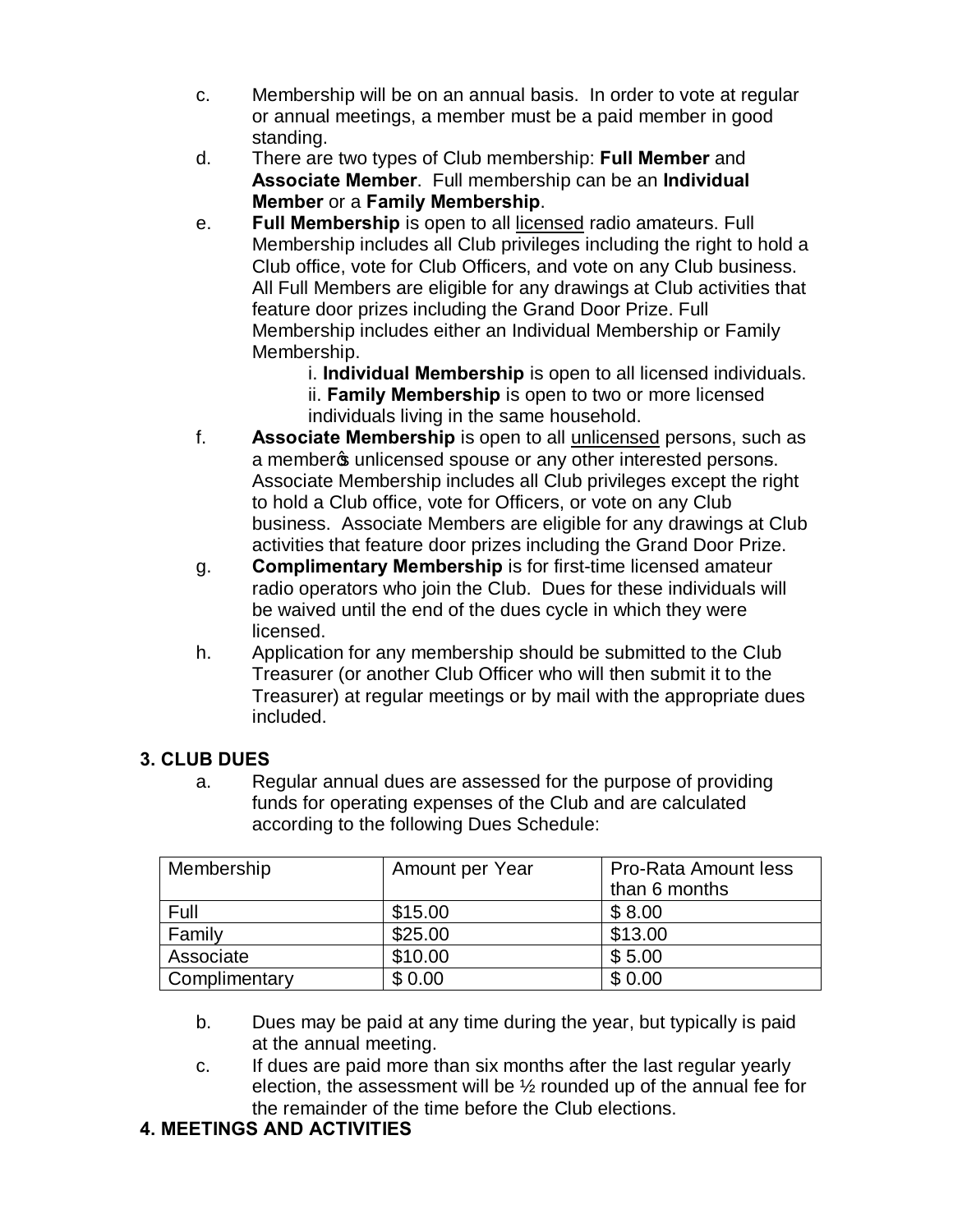- a. Regular meetings and activities will be held at such places and at such times as the Executive Board may designate, one each month being typical. A member of the Executive Board must be present for the meeting to be conducted.
- b. The annual meeting should be held in August each year, at a place and time designated by the Executive Board, within the area served by the Club. Elections of Officers for the following year typically occur at this meeting.
- c. Special meetings may be called by the President, by three members of the Executive Board, or upon request of twenty-five (25%) of the membership. Notice of special meetings must be sent to all Club members a minimum of ten (10) calendar days prior to the scheduled day and time of the meeting.
- d. The Executive Board will meet as a separate body periodically, but no less than once each quarter or as requirements and activities dictate.
- e. Five (5) members of the Club will constitute a quorum for the transaction of Club business at regular and special meetings. Those members of the Executive Board or any Committee who are present at the duly scheduled meeting will constitute a quorum.
- f. In any Parliamentary matters that come into question, the most current edition of %Robert & Rules of Order+ will be used, subject to these bylaws of the Club.
- g. Minutes of all Executive Board meetings will be kept by the Secretary or another designated individual. Minutes taken of any regular and special meetings will be communicated to the members by any reasonable means, including electronic. Minutes of the Executive Board are not required to be made available to the general membership, but may be at the discretion of the Executive Board.

## **5. DIRECTORS AND OFFICERS**

- a. The Directors of the Club will be the Officers of the Club. The Officers of the Club will constitute the Executive Board.
- b. The Officers of the Club will be: President, Vice President, Secretary, Treasurer, Program Director, and Activity Director.
- c. The terms of each office will be one year, but may continue from year to year at the discretion of the Club membership.
- d. Vacancies of Officers will be filled by the President and will be for the unexpired term. Any Officer may be removed by a majority vote of the other Officers.
- e. The Executive Board, by majority vote of the quorum present to vote, will direct the business and affairs of the Club in a manner consistent with these bylaws.

#### **6. ELECTION OF OFFICERS AND INSTALLATION**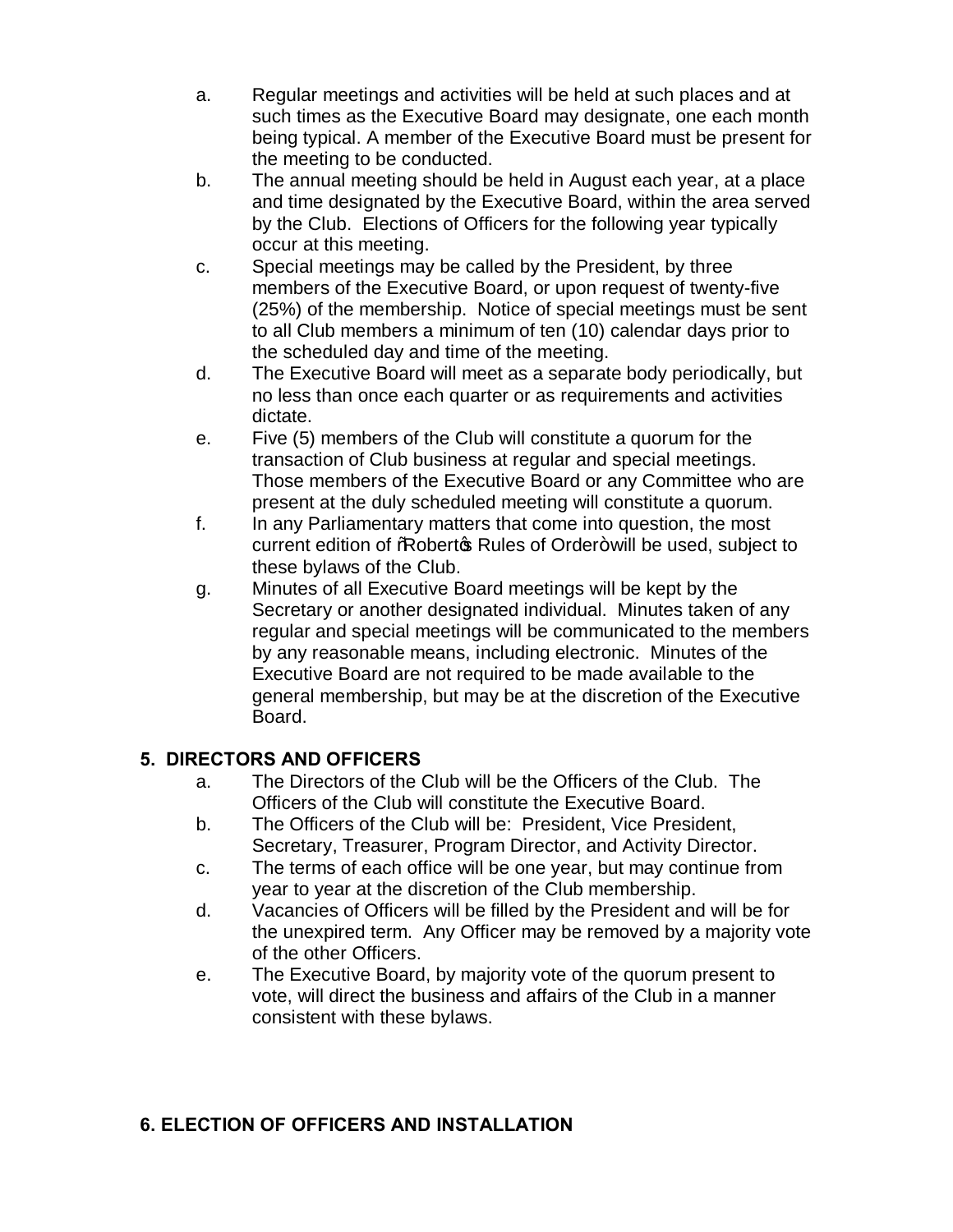- a. Election of Officers typically is held in conjunction with the annual meeting. The annual election of Club Officers will be coordinated by the Nominating Committee (see %Nominating Committee+below) and be initiated with the preparation of a nomination listing, starting no later than the first day of the election month each year and providing nominations to the general membership on a ballot.
- b. The Nominating Committee must have the individual spaceptance to place his or her name in nomination for a proposed office. Nominations presented from the floor (general membership) will be added to the ballot prior to the voting for that specific office.
- c. If there is more than one candidate for a given position, voting will be done by silent ballot and candidates will need a simple majority of those present to be approved.
- d. The newly elected Officers will assume the duties of the office for which they were elected at the next regularly scheduled Club meeting or activity.

## **7. DUTIES OF OFFICERS**

- a. The **PRESIDENT** presides over all Executive Board meetings and Club meetings and activities, unless delegated to another elected Officer, and provides over-all guidance and leadership for the Club. The President is also expected to contribute an article each month to the Club<sup>o</sup>s monthly newsletter.
	- ß *Refer to "OARC Officers Duties and Responsibilities" document for details of specific duties and responsibilities of the club officers.*
- b. The **VICE PRESIDENT** will assist the President as needed in the Club leadership and presides in the absence of the President. The Vice President is responsible for the Clubo Education and Training programs and will represent the Executive Board in arranging class locations, designating instructors and coordinating training programs *(see "Public Education and Training" below).*
	- · *Refer to "OARC Officers Duties and Responsibilities" document for details of specific duties and responsibilities of the club officers.*
- c. The **SECRETARY** will take minutes at each Executive Board meeting and distribute them to the Executive Board members on a regular basis. The Secretary will also head the Elections Nominating Committee for the Club *(see "Nominating Committee" below).*
	- · *Refer to "OARC Officers Duties and Responsibilities" document for details of specific duties and responsibilities of the club officers.*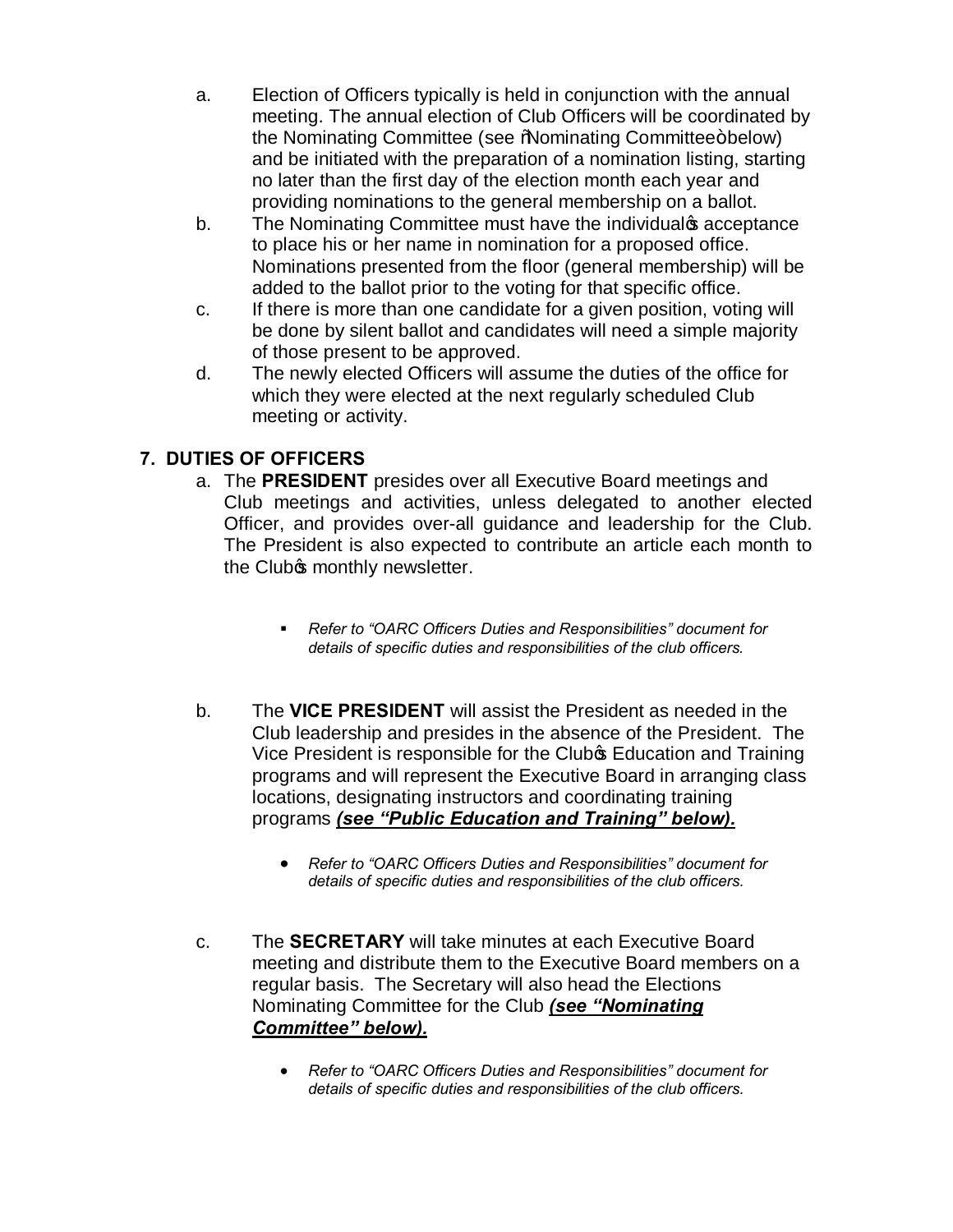- d. The **TREASURER** will maintain the Club membership records and maintain the Club<sup>o</sup>s financial records. A quarterly financial status report will be published at the end of each fiscal quarter and presented at the Executive Board meetings as determined by the Club President and distributed to all Executive Board members. The Treasurer will maintain a club Post Office Box and will also file with the IRS and State each year to maintain the clubos status as a 501(C7) non-profit corporation. *(see "Club Accounts and Funds" below).*
	- · *Refer to "OARC Officers Duties and Responsibilities" document for details of specific duties and responsibilities of the club officers.*
- e. The **PROGRAM DIRECTOR** will be responsible for the regular meetings and programs held in-house.
	- · *Refer to "OARC Officers Duties and Responsibilities" document for details of specific duties and responsibilities of the club officers.*
- f. The **ACTIVITIES DIRECTOR** will be responsible for external social and recreational activities, which may include Field Days, Club picnics and dinners, etc.
	- · *Refer to "OARC Officers Duties and Responsibilities" document for details of specific duties and responsibilities of the club officers.*

#### **8. CLUB ACCOUNTS AND FUNDS** *(Treasurer)*

- · *Refer to "OARC Officers Duties and Responsibilities" document for details of specific duties and responsibilities of the club officers.*
- a. **ACCOUNT REPORTING**: The Treasurer will receive and receipt for all monies paid to the Club and will keep an accurate account of all monies received and expended. The Treasurer will pay no bills without proper authorization, which method of authorization will be determined by the Executive Board. At the end of each quarter the Treasurer will submit a quarterly financial report itemizing the receipts and disbursements of the Club funds
- b. **CHECKING ACCOUNT**: The Club will manage and maintain one (1) checking account which will be used to properly maintain all Club funds, pay monthly bills and reimbursements authorized. All monies collected from membership dues, VE test sessions, repeater donations, autopatch donations, and any additional monies collected will be maintained in the checking account under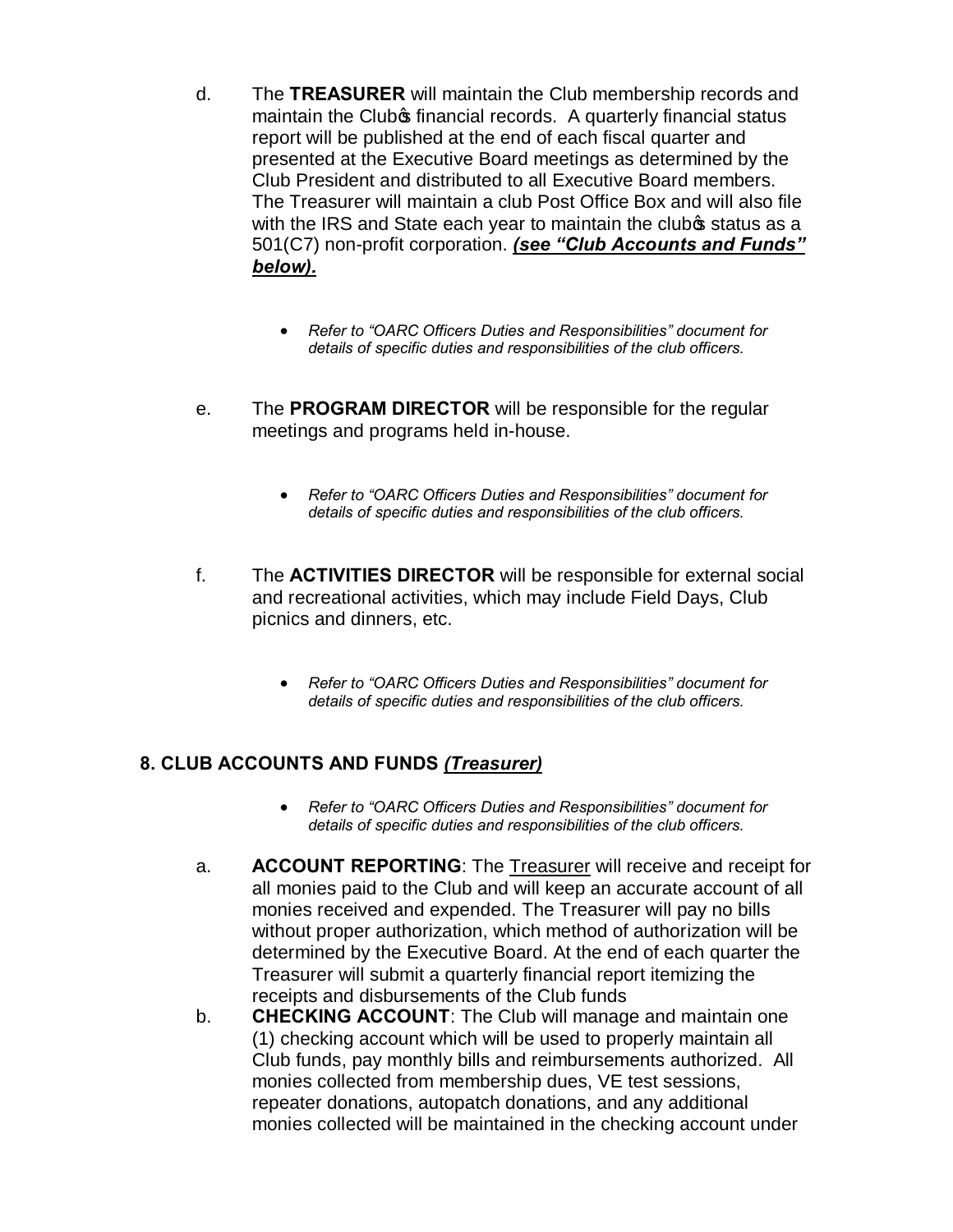separate funds: General Operations, VE Testing, Repeater, Auto-Patch and Petty Cash.

- c. **SAVINGS ACCOUNT**: With the authorization of the Executive Board, the Club may optionally manage and maintain one (1) savings account in addition to a checking account to deposit any monies deemed excess for month-to-month financial operations of the Club.
- d. **GENERAL OPERATIONS FUND**: Any funds collected from membership dues and additional monies not designated to other funds, will be deposited to the General Operations Fund for the financial support of the Club as a whole.
- e. **VE TEST FUND**: The funds collected from the VE Test Sessions are to be accounted for separately within the Club account. These funds may only be used to fund VE Test activities and other licensing related efforts.
- f. **REPEATER FUND**: The Club will manage funds donated or otherwise collected for financial support of the 146.82, 146.90, 448.575 and 444.60 MHZ repeaters. Monies collected will be maintained in the Club checking account as a separate fund. The appointed repeater engineer will have the authorization to draw upon the Repeater Fund as necessary for routine maintenance of the repeaters. Equipment upgrades that require money from the Repeater Fund must be approved by the Executive Board prior to purchase. The use of the Repeater Fund by the Repeater Engineer or other authorized Officer of the Club will be subject to review by the Executive Board. No limit on the amount of any necessary expenditure is placed or implied. The Club as a whole will assume responsibility for the repeaters and their operation.
- g. **AUTO-PATCH FUND**: At the discretion of the Executive Board, the Club may manage funds, donated or otherwise collected, for financial support of an auto-patch on one of the Club repeaters. Monies collected may be maintained in the Club checking account as a separate fund. The Repeater Committee members will have authorization to draw upon the Auto-Patch Fund as necessary for continuing operation of the auto-patch. The use of the Auto-Patch Fund by the Repeater Committee members or other authorized Officer of the Club will be subject to review by the Executive Board. No limit on the amount of any necessary expenditure is placed or implied. The Club as a whole will assume responsibility for the auto-patch and its operation.
- h. **PETTY CASH FUNDS**: A petty cash fund may be provided for miscellaneous small expenditures. Use of these funds will be under the same requirements as other expenditures. Petty cash amounts and allocations will be determined by the Executive Board.
- i. **POST OFFICE BOX**: The Executive Board may authorize the Club to maintain a post office box. If so, the Treasurer will maintain the Club post office box at any local US Post Office and will be responsible to renew it annually.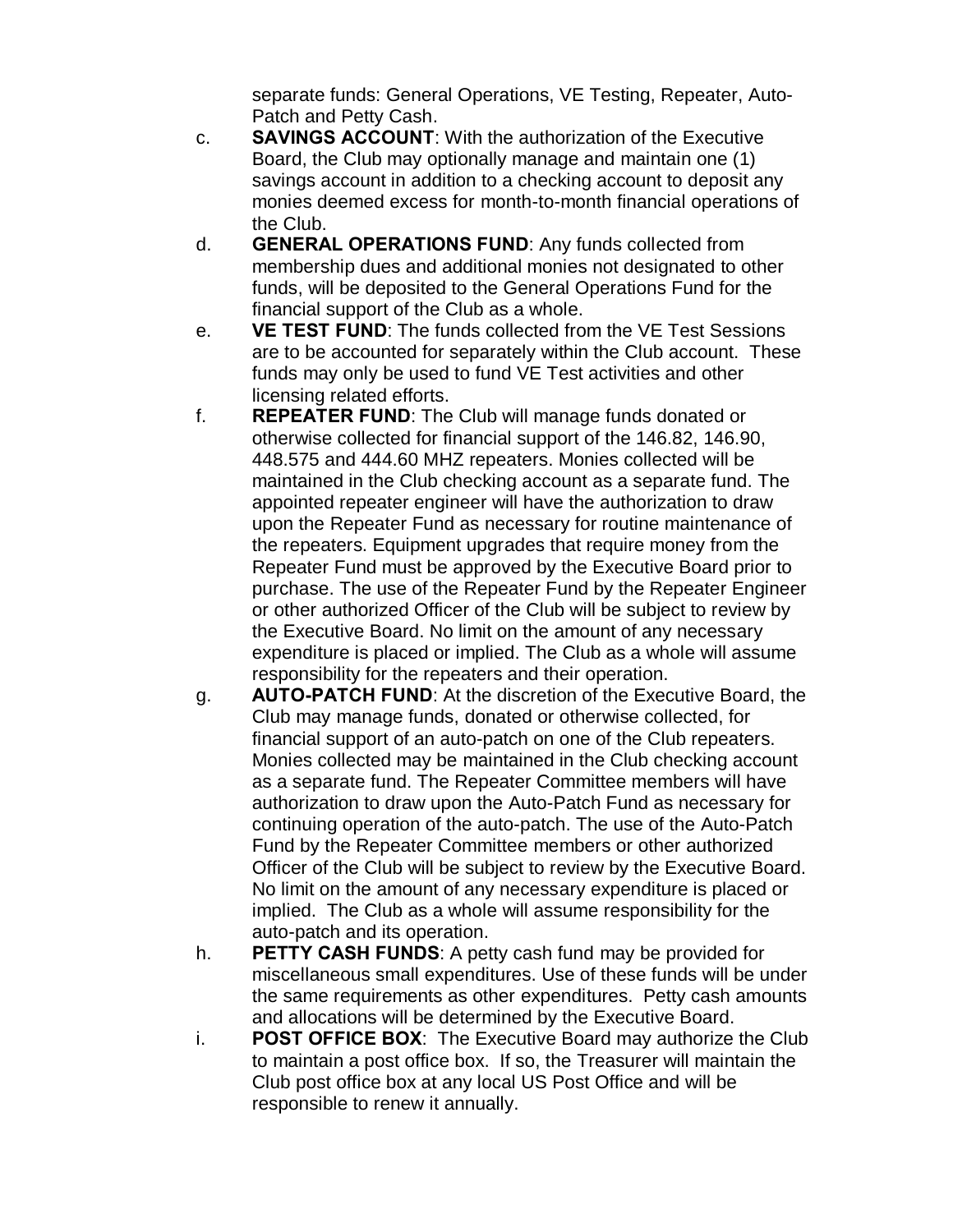- j. **INCOME TAX FILING**: The treasurer is responsible for filing form #990-N online with the IRS at the beginning of each calendar year regarding the clubs status as a 501(C7) non-profit corporation.
- k. **STATE OF UTAH FILING**: The treasurer is responsible to renew online OARC<sup>®</sup> Corporation status with the State of Utah each fall.

## **9. APPOINTED POSITIONS**

- · *Refer to "OARC Officers Duties and Responsibilities" document for details of specific duties and responsibilities of the club officers.*
- a. The Executive Board will appoint a **CALL SIGN TRUSTEE** to be responsible for the Club call sign. This person will also serve on the Repeater Committee (see %Repeater Committee+below).
- b. The Executive Board will appoint a **REPEATER ENGINEER** to chair the Repeater Committee. The Executive Board will also appoint other members of the Repeater Committee, as needed (see %Repeater Committee+below).
- c. The Executive Board will appoint a **VOLUNTEER EXAMINER** (**VE) LIAISON** that will coordinate and supervise all Club sponsored VE Test Session(s) (see % blunteer Examiner (VE) Test Sessions+ below).
- d. The Executive Board will appoint the **PUBLICATIONS COMMITTEE CHAIR** (see % bublications Committee+ below).
- e. The Executive Board may appoint a Club **EQUIPMENT MANAGER** to manage Club equipment and property.
- f. The Executive Board may appoint a Club **PHOTOGRAPHER** to take pictures at Club meetings and activities, to be published on the Club website as well as in the Club newsletter.
- g. The Executive Board may appoint a Club **QSL MANAGER** to manage any Club QSO activities.
- h. The Executive Board may appoint a Club **HISTORIAN** to archive and manage any Club historical items.
- i. The Executive Board may make any other appointments they may deem necessary.

## **10. PUBLIC EDUCATION AND TRAINING** *(Vice President)*

- a. At least one formal public training class will be conducted each year. The training class will be well publicized and made available to the people of the surrounding communities to encourage and promote public interest in Amateur Radio, the goal being to individuals in gaining a license or upgrading license classes of existing licensed amateurs.
- b. The Vice-President will represent the Executive Board in arranging class locations, designating instructors, and coordinating training programs.

## **11. VOLUNTEER EXAMINER (VE) TEST SESSION(S)**